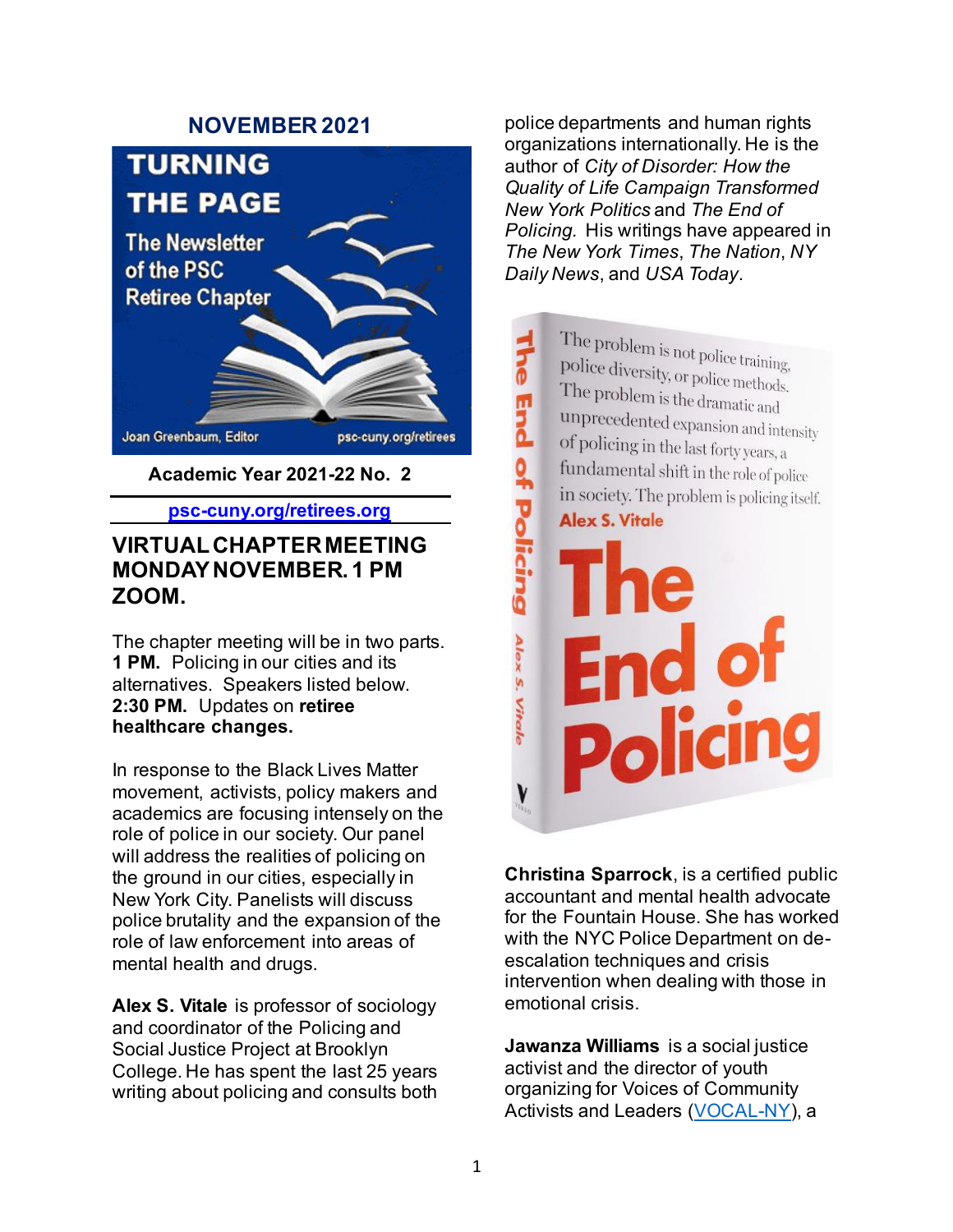grassroots organization that advocates for social reform in policing, the treatment of narcotics users and aiding victims of housing insecurity.  $\square$ 



# **NEWS ABOUT THE SHIFT OF RETIREE HEALTH CARE COVERAGE TO MEDICARE ADVANTAGE:**

# **A NYS JUDGE HAS ISSUED A TEMPORARY RESTRAINING ORDER EXTENDING THE ENROLLMENT PERIOD BEYOND OCTOBER 31**

Justice Lyle E. Frank issued a Temporary Restraining Order on Thursday, October 21. He noted that the "Court feels that the method of implementation of this plan at present has been irrational, and thus arbitrary and capricious" He ruled:

"ORDERED that the respondents are enjoined from enforcing the October 31, 2021 Opt-Out/ Opt-In date; and it is further

ORDERED that petitioners maintain the status-quo enrollment until the respondents cure deficiencies with the

implementation of the proposed new Medicare Advantage Plan, and it is further

ORDERED that such new plan be sent to this Court for this Court to review and determine whether such plan cures the defects as indicated above, and it is further

ORDERED that such plan be sent to the petitioner's counsel seven days prior to such submission to the Court and petitioner may then provide any input regarding the proposed new plan to the Court."

But the "**Court has upheld the process used to pick the Alliance, so the entire process will not need to begin anew**." In effect, he ruled against Aetna and UnitedHealthCare, two companies filing suit that had submitted losing bids for the Medicare Advantage contract.

**Here is what we know:** (1) The enrollment period has been extended into November and maybe beyond. (2) The Alliance remains as the Medicare Advantage vendor.

**What still has to be determined:** The court's review and acceptance of a new plan submitted by the vendor and the City to "cure deficiencies with the implementation of the proposed new Medicare Advantage Plan." Will this also impact whether those who opt to keep their current NYC plan must pay a premium? Will the City and the vendor appeal the judge's ruling? We don't know.  $\Box$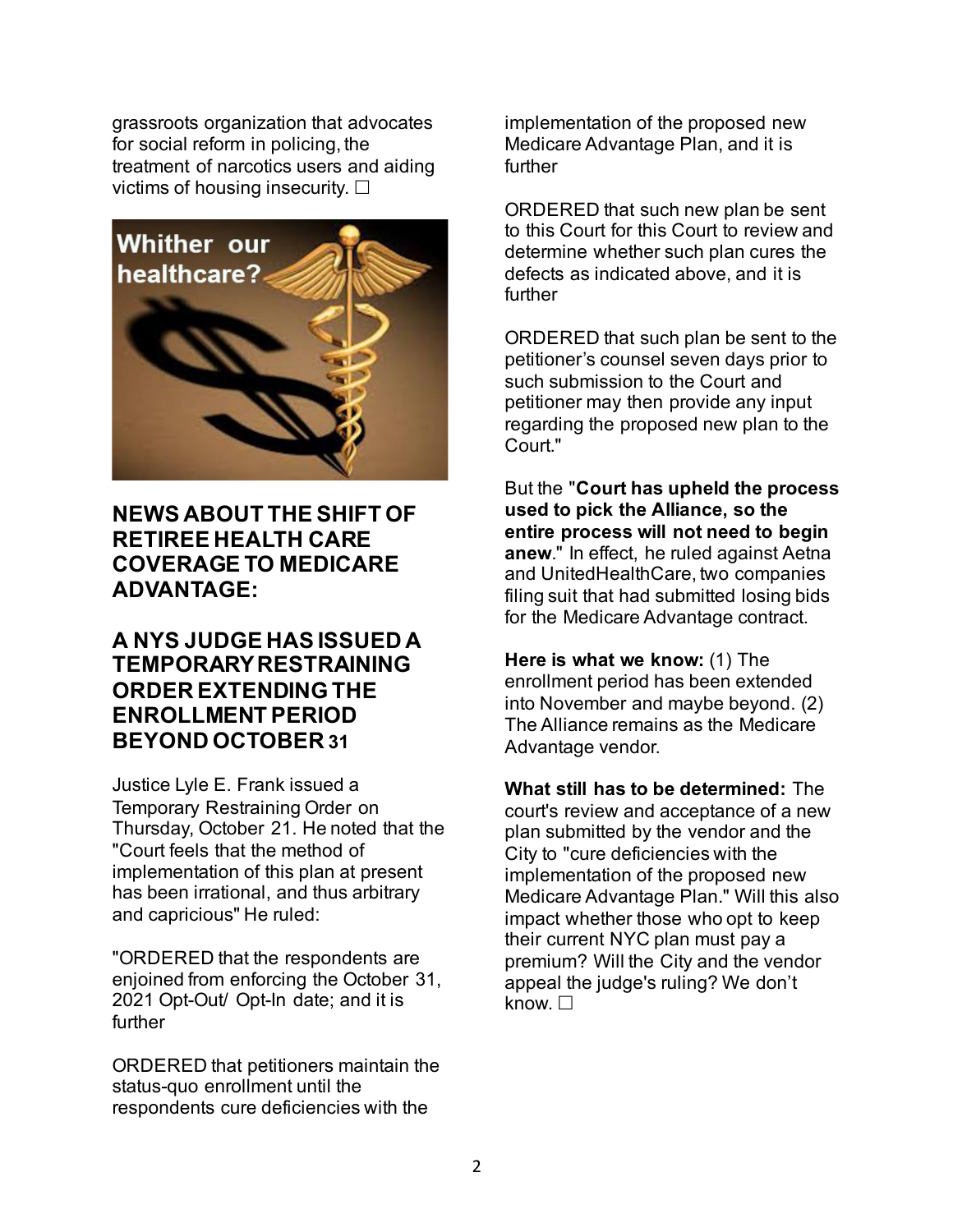## **UPCOMING MEETINGS**

#### **BELLE ZELLER SCHOLARSHIP AWARDS CEREMONY, DECEMBER 8TH 7 P.M.**

Marcia Newfield, BMCC

The Belle Zeller Scholarship Trust Fund was established in 1979 to honor our union's founder. Each year the Fund gives scholarships to exceptional CUNY students who exemplify, as Belle Zeller did, a dual commitment to scholarship and social service. Up to now, 380 students have received these scholarships.



Belle Zeller

This year the Fund is awarding scholarships to twelve scholars in a variety of fields: Psychology, Urban Education, Sociology, Finance, Law, Chemistry, Economics, English, Spanish, and Biomedical Science.

It is celebrating the awards virtually on Wednesday, December 8 from 7-8 p.m., honoring individuals who have helped CUNY: New York State Attorney General Letitia James, Senator Andrew

Gournades, and Assemblymember Karines Reyes. This year the Belle Zeller Lifetime Achievement Award will be given to Dr. Joanne Waldstreicher, a Brooklyn College chemistry summa cum laude graduate, who was one of the first three Belle Zeller scholarship winners and has played a prominent role in developing the Johnson & Johnson COVID-19 vaccine. The event will conclude with a musical presentation by harpist Emily John of the Aaron Copland School of Music at Queens College.

Go to https://bellezeller.org/ and please support this event and the Fund: Buy a \$100 ticket to attend the December 8 virtual ceremony, buy an ad, sponsor a table or even a scholarship. The Fund is entirely self-supporting, so every donation, no matter how small, makes a difference.

CUNY retirees are urged to support the Fund and attend the event.  $\Box$ 

# **PROGRESS AT NYSUT RETIREE COUNCIL CONFERENCE**

Dave Kotelchuck, Hunter

*The New York State United Teachers (NYSUT) is the PSC's state affiliate. Retirees from NYSUT locals across the state are part of its statewide Retiree Council. NYSUT retirees are divided into geographic districts. PSC retirees are in RC District 37-38. Dave Kotelchuck, who wrote this report, is President of RC 37-38.*

The PSC delegation made progress in three important areas in resolutions passed at the Fall 2021 NYSUT Retiree Council conference: NYSUT member education about single-payer healthcare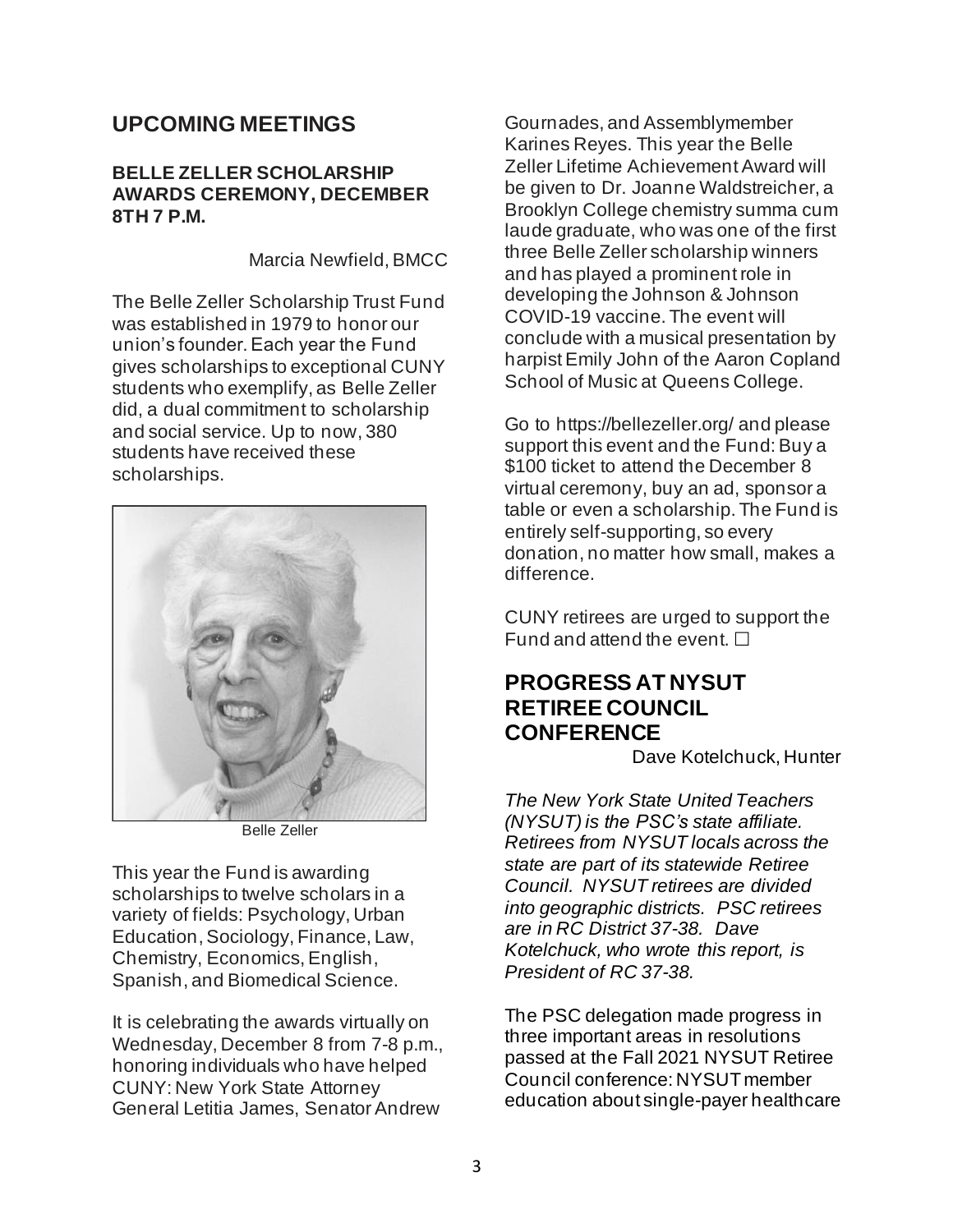bill, transparency when locals consider changes in their health insurance plans, and divestment from fossil fuels by the NYS Teachers' Retirement System (TRS). The conference was held on Zoom October 4-5, and a full delegation of PSC delegates and alternates representing Retiree Council 37-38 attended.

Our RC 37-38 submitted two resolutions to the meeting. The first, entitled "Oppose Privatization of Medicare," concluded with two resolves: NYSUT should reaffirm its opposition to the privatization of Medicare and its commitment to fight for federal and state legislation moving our country toward healthcare coverage for all. Dave Kotelchuck, RC 37-38 President, introduced it.

The second resolution, entitled "Informing Retirees about Healthcare Options," resolved that NYSUT educate members about single-payer plans at the national as well as local levels, work with affiliates to identify organized labor's requirements in a single-payer system; and support President Biden's Medicare expansion proposal. This was introduced by Eileen Moran, RC 37-38 Vice President.

Floor discussion revealed broad support for Eileen's resolution, but significant opposition to the Medicare privatization one, led by the UFT retirees local, NYSUT's largest. During the Resolutions Committee meeting which followed, a number of Upstate NYSUT locals expressed concern that their Medicare Advantage plans had been changed over time without consulting them – a problem faced by NYC retiree members as well. After some

negotiation, Dave agreed to merge our "privatization" resolution into Eileen's "informing retirees" resolution, with the added resolve that "NYSUT encourages their locals to inform retiree members when their local is considering changes to retiree health insurance." When introduced on the floor the next day, this amended resolution was passed virtually unanimously.

Also passed unanimously was an environmental resolution introduced by RC 10 of the Albany region reaffirming NYSUT's support for fossil fuel divestment by TRS in a "fiduciarily responsible manner."

#### **Repeal the Reagan Era Cuts!**



Finally, of special note among the many NYSUT officers and others who spoke at the conference, Roger Boudreau, President of the Rhode Island AFT Retirees, told us about the growing movement to repeal Social Security cutbacks enacted in 1983 by the Reagan Administration. These changes cut benefits to public employees and their spouses who were part of state retiree programs instead of federal Social Security. Such state programs were allowed under the original 1936 Social Security Act. Many of these state programs have since faltered, as in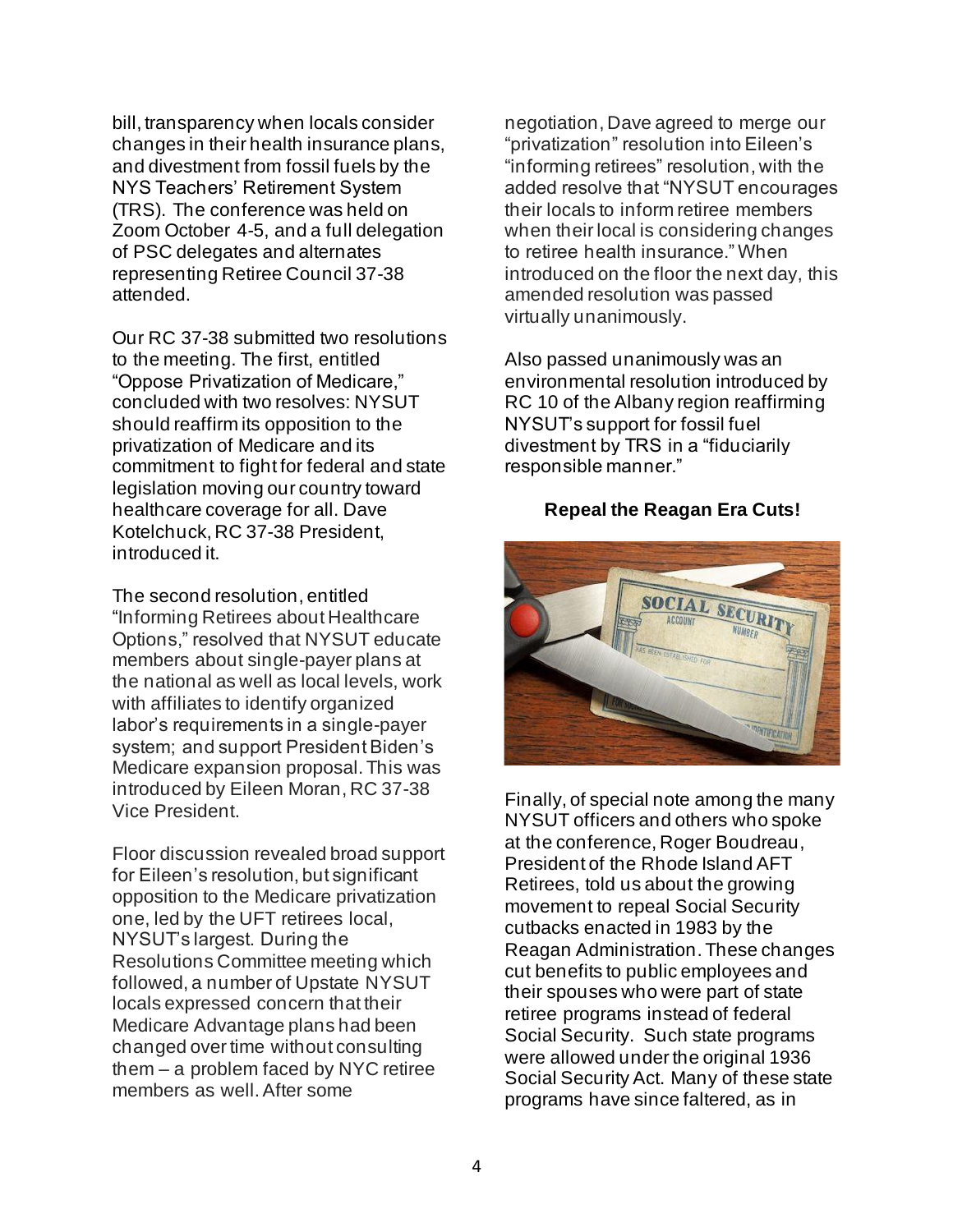Rhode Island and Illinois, leaving retired state and municipal employees with reduced Social Security benefits. Boudreau asked NYSUT retirees to sign a petition to repeal the Reagan cutbacks, which is available at: [https://sign.moveon.org/petitions/elimina](https://sign.moveon.org/petitions/elimination-of-the-unfair) [tion-of-the-unfair](https://sign.moveon.org/petitions/elimination-of-the-unfair). Over 83,000 Americans have already signed the petition and the related bill now has over 200 Congressional sponsors.  $\square$ 

### **RETIREE MEMBERS DISCUSS PSC ISRAEL-PALESTINE RESOLUTION**

In a lively, respectful discussion on Wednesday, October 20, 57 retiree chapter members discussed and debated the resolution passed on June 10 by the PSC Delegate Assembly (DA), entitled "In Support of the Palestinian People." At the outset Bill Friedheim, chapter chairperson, and moderator Bonnie Nelson noted that this was a special meeting solely to discuss the controversial resolution, poll members about it, and report the results back to the DA.

Four PSC members addressed the resolution briefly at the outset:

- Jonathan Buchsbaum spoke in support of the June 10 resolution,
- Irwin Yellowitz advocated that the resolution be rescinded,
- David Kotelchuck urged that the resolution be amended or replaced, and
- Nancy Romer urged members of the chapter to accept the results of the resolution and move on to more pressing union matters.

The floor was then opened up for discussion, comments and criticism from chapter members for the next hour,

during which all chapter members who wished to speak were able to do so. Details on the discussion and speaker presentations will be published in the next issue of our newsletter.

Finally, the members were polled on the following four questions, with the results:



Do you agree with Jonathan Buchsbaum and support the June 10 DA Resolution in Support of the Palestinian People as it stands?

| Agree           | 20% |
|-----------------|-----|
| <b>Disagree</b> | 76% |
| Not sure        | 4%  |

Do you agree with Irwin Yellowitz that the DA resolution of June 10 on Israel/Palestine should be rescinded?

| Agree           | 60%    |
|-----------------|--------|
| <b>Disagree</b> | 31%    |
| Not sure        | $8\%*$ |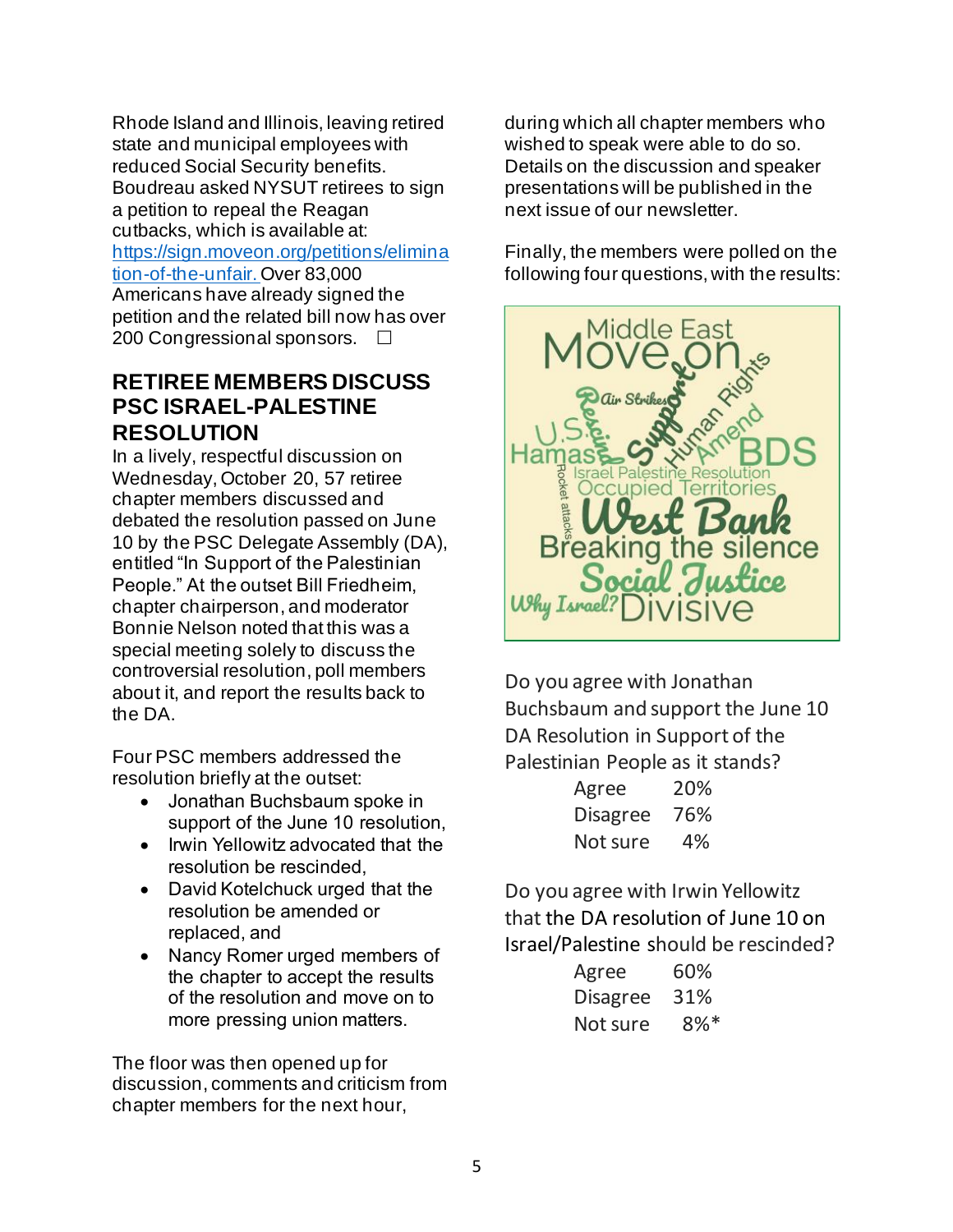Do you agree with Dave Kotelchuck that the June 10 resolution should be amended or replaced?

| Agree           | 60% |
|-----------------|-----|
| <b>Disagree</b> | 36% |
| Not sure        | 4%  |

Do you agree with Nancy Romer that for the long-term good of the Union we should just accept the results of the vote on the Resolution and move on?

| Agree           | 40%                |
|-----------------|--------------------|
| <b>Disagree</b> | 57%                |
| Not sure        | $2\%$ <sup>*</sup> |

\* Sum < 100% due to round-off error.  $\Box$ 



I knew that when I got my health insurance booklet from NYC Medicare Advantage Plus, I needed to be prepared for the level of duplicity that I was sure it must contain.

I was right and it didn't take long. The very first statement in the booklet was an outright lie. So was the second statement. Here they are:

### **"Overall plan highlights**

The City of New York offers you this NYC Medicare Advantage Plus Plan (PPO) that includes many health resources and benefits that Original Medicare does not offer, like:

- A \$0 copay for an Annual Wellness visit
- National Access Plus, which allows you to see any doctor or hospital who accepts Medicare"

#### **Statement 1:**

It takes little effort to find the truth on Medicare's website (https://www.medicare.gov/coverage/ye arly-wellness-visits):

**"Yearly "Wellness" visits** If you've had Medicare Part B (Medical Insurance) for longer than 12 months, you can get a yearly "Wellness" visit once every 12 months to develop or update a personalized prevention plan to help prevent disease and disability, based on your current health and risk factors. Your provider may also perform a cognitive impairment assessment. Your costs in Original Medicare You pay nothing for this visit if your doctor or other qualified health care provider accepts assignment."

#### **Statement 2:**

Saying that Original Medicare does *not* allow you to see any doctor or hospital who accepts Medicare is completely illogical to begin with, but proceeding to claim that MA Plus *does* just compounds the absurdity. The booklet refutes this claim itself on page 10, allowing that when "a provider that accepts Medicare tells a retiree they will not accept payment from the NYC Medicare Advantage Plus Plan," the plan will try to work with the provider.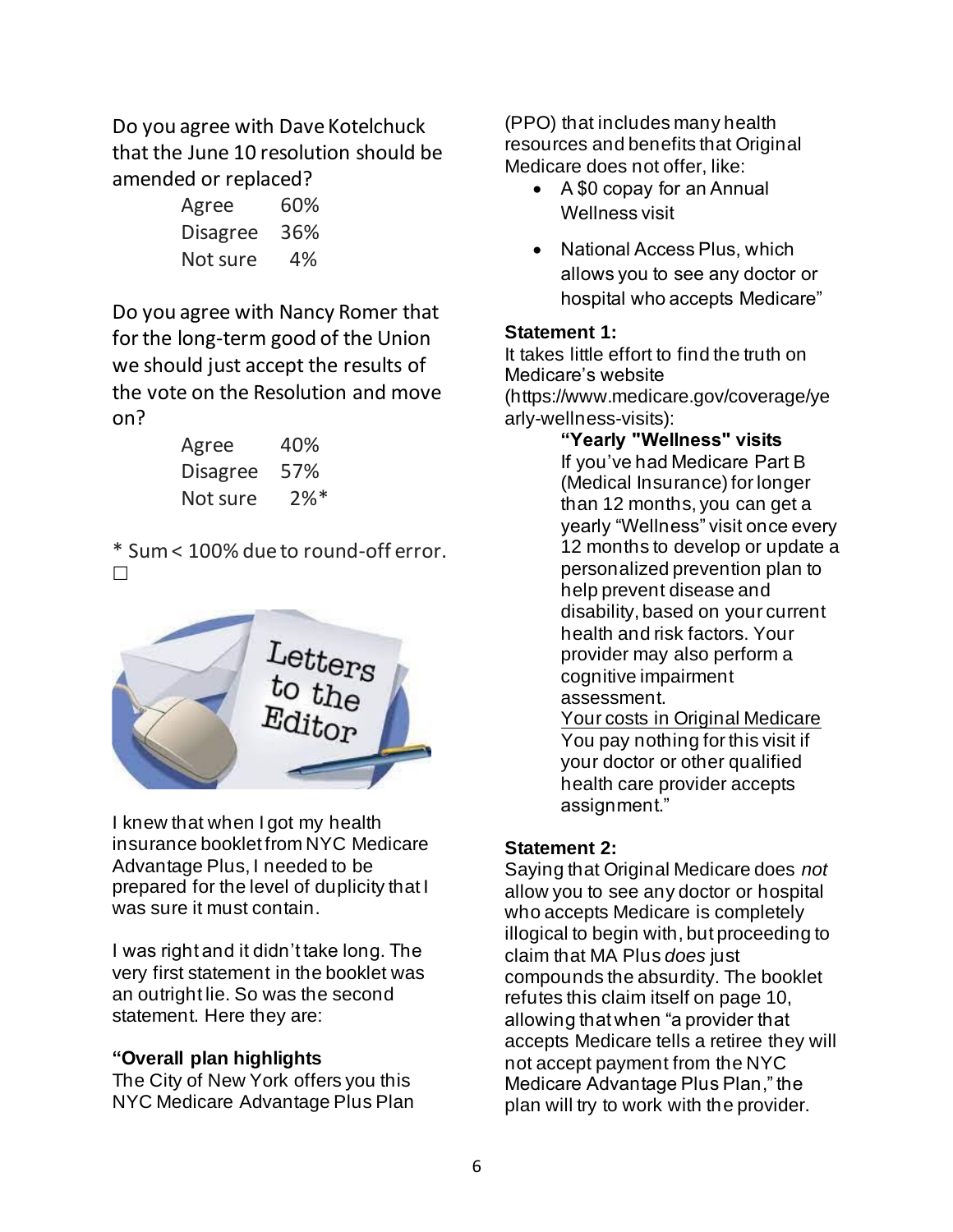The booklet goes on to make numerous misleading statements, like "You're not tied to a provider network" (in many respects you are), and the abbreviated list of services requiring prior authorization (without acknowledging that Original Medicare does not require prior authorization for all but one of them). The penultimate page says that Medicare gave the plan 4 out of 5 Stars for 2021–but the plan won't exist until 2022. What appears on this page is actually information about something called "Empire BlueCross BlueShield Retiree Solutions," which has been stuck into the booklet to make you think Medicare has rated NYC Medicare Advantage Plus. It has not.

It's ironic – but I should have been prepared for that, too – that retirees who blew the whistle on the secret plan to privatize our health insurance were accused of spreading "misinformation" among their fellows, given the number and seriousness of the falsehoods contained in the document presented to all of us.

Bob Nelson Graduate Center

To the Editor:

A CUNY retiree, I am appalled by the recent actions our union has taken regarding Israel.

\_\_\_\_\_\_\_\_\_\_\_\_\_\_\_\_\_\_\_\_\_\_\_\_\_\_\_\_\_\_

It never fails to astound me that organizations that purport to uphold liberal values, including the rights of women, those who identify as LBGT, and dissenters, repeatedly condemn the only democracy in the Middle East,

while supporting those who make a mockery of the values they supposedly hold dear: civil rights, equal rights, and due process under law. They support those who deliberately store their arms in areas populated by women and children and then blame Israel, whose citizens are repeatedly attacked by the missiles of terrorists, for killing babies. They find it horrifying that Israel has the



audacity to protect and defend its own citizens. Do these so-called "liberals" really believe that a tiny country besieged by terrorists who have repeatedly refused to make peace because what they really want is *all* of Israel, not just a part of it, should not retaliate? Would they ever dream of demanding such a sacrifice from any other country or even condemning the sickening actions of other countries like China that persecute their peaceful minorities without any provocation? The answer is a resounding no. Only Israel is singled out for condemnation, so let's not pretend that the "moral outrage" expressed by our union is anything but anti-Semitism. Its anti-Israel resolution is a travesty of all the values it supposedly holds dear and would be comical if the stakes were not so high.

Many thanks, Joan Zlotnick Professor Emeritus, Brooklyn College